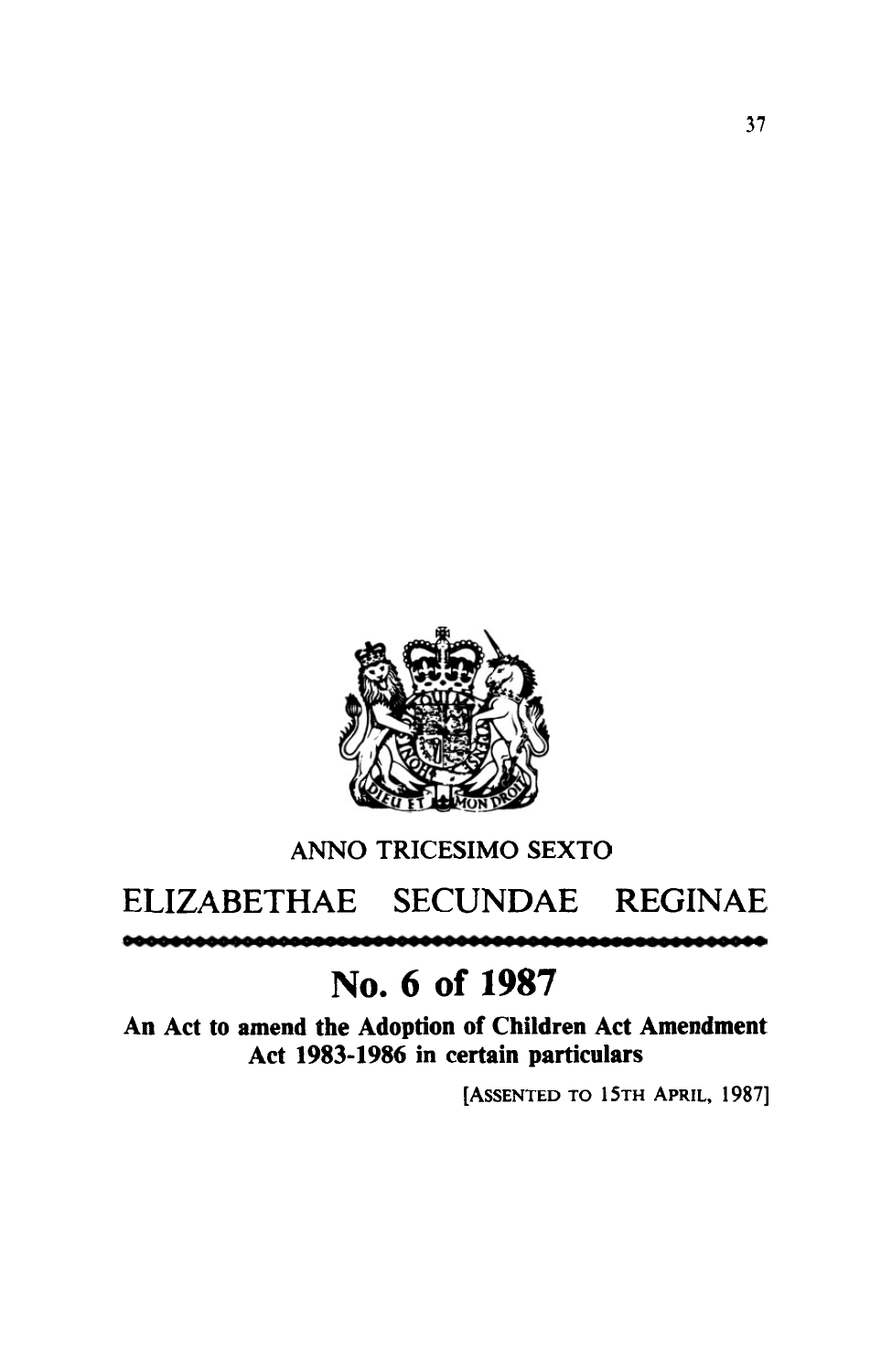BE IT ENACTED by the Queen's Most Excellent Majesty, by and with the advice and consent of the Legislative Assembly of Queensland in Parliament assembled, and by the authority of the same, as follows:-

**1. Short title.** This Act may be cited as the *Adoption* of *Children (Amendment) Act 1987.* 

**2. Principal Act and amended citation. (1)** In this Act the *Adoption*  of *Children Act Amendment Act 1983-1986* is referred to as the Principal Act.

(2) The Principal Act as amended by this Act may be cited as the *Adoption* of *Children Act Amendment Act 1983-1 987.* 

**3. Amendment of s. 1. Short title and citation.** Section **1** of the Principal Act is amended by, in subsection **(3),** omitting the expression "1986" and substituting the expression **"1** 987".

**4. Amendment** of **s. 15. Repeal of and new s. 18.** Section **15** of the Principal Act is amended by-

(a) omitting the note appearing in and at the beginning of the section and substituting the note **"Repeal** of **s. 18 and new ss. 18 and 18A.";** 

(b) omitting the words "following section" and substituting the words "following sections";

(c) inserting after section 18, provided for therein, the following section:-

**"18A. Placement of children with indigenous or ethnic backgrounds.** In making arrangements with a view to the adoption of a child in respect of whom a general consent has been given or dispensed with and, in particular, in determining which prospective adopter or prospective adopters he will approve in the case of such a child the Director shall have regard to the indigenous or ethnic background and cultural background of the child and shall approve a prospective adopter who, or prospective adopters one of whom, has a similar indigenous or ethnic background and cultural background, unless-

- **(a)** it appears to the Director that such a prospective adopter or prospective adopters is not or are not available and cannot reasonably be expected to become available promptly;
	- or
- (b) in the Director's opinion, the welfare and interests of the child would not be best served by so doing.".

**5. Amendment** of **s. 21. New s. 27A.** Section 21 of the Principal Act is amended, in section 27A provided for therein, by--

(a) omitting from subsection (3) all words from and including the words "would be guardian of the child" to the end of the subsection